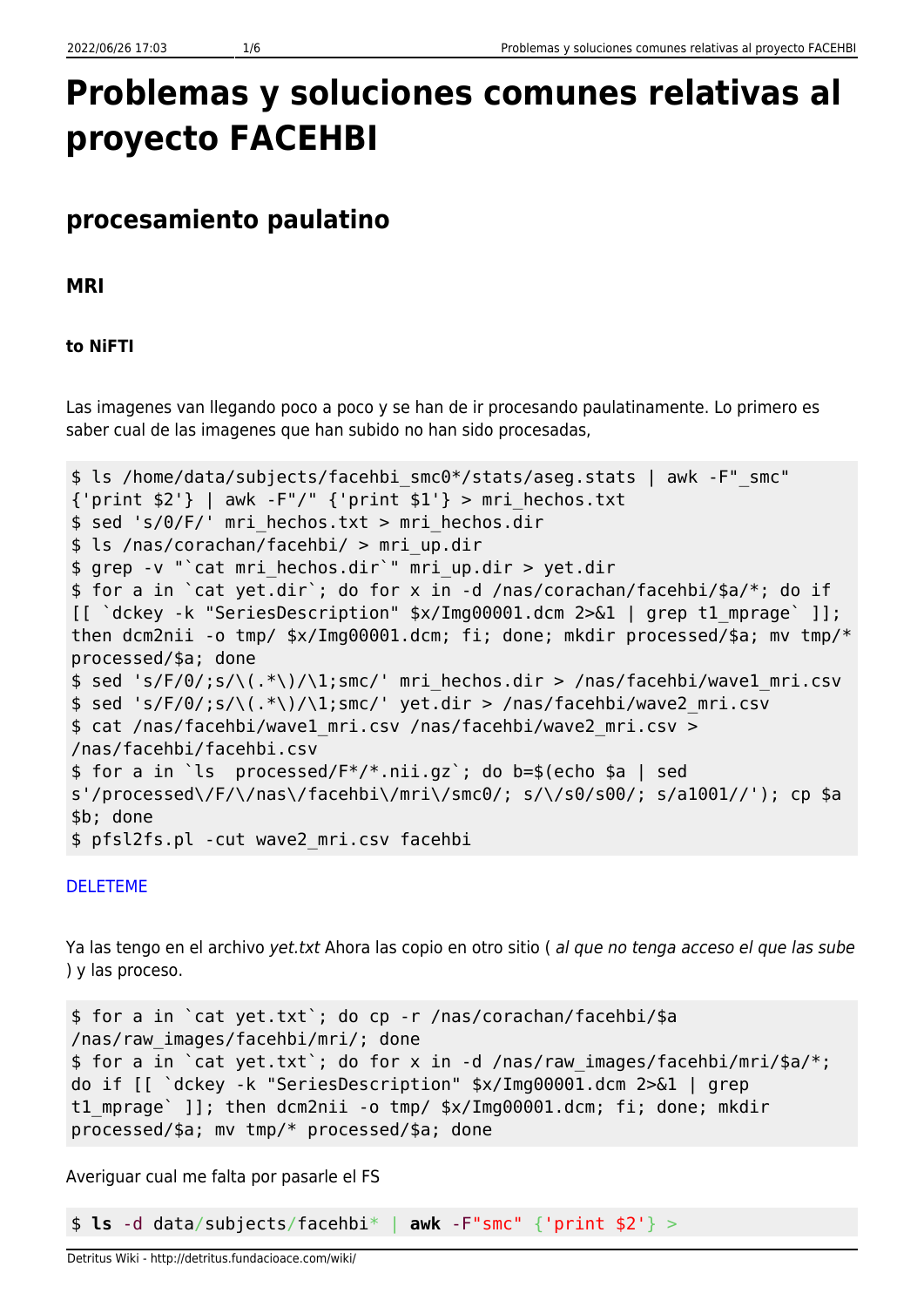```
~/data/facehbi/fs_done.txt
$ ls -d /nas/corachan/facehbi/* | awk -F"/" {'print $5'} | sed 's/F/0/' >
~/data/facehbi/haymri.txt
$ grep -v "`cat ~/data/facehbi/fs_done.txt`" ~/data/facehbi/haymri.txt
```
Ahora viene la parte jodida. He de copiar las imagenes correctamente segun la nomenclatura del procesamiento. Voy a ir una por una y copiarlas segun el esquema,

Una a una seria asi,

\$ cp processed/F042/s005a1001.nii.gz /nas/facehbi/mri/smc0042s0005.nii.gz

#### **Esto se puede mejorar!!!**

```
$ for a in `ls processed/F*/*.nii.gz`; do b=$(echo $a | sed
s'/processed\/F/\/nas\/facehbi\/mri\/smc0/; s/\/s0/s00/; s/a1001//'); echo
"$a $b"; done
```
#### **to Freesurfer**

Ahora tengo que convertir el archivo yet.txt en una lista que entienda el pipeline.

 $$ sed 's/F/0/;s/\\(.*))/1;smc/' yet.txt > /nas/facehbi/wave2_mri.csv$ 

**He modificado el script** *pfsl2fs.pl* **para que me deje asignarle solo un cierto numero de sujetos en un csv.** Esto deberia funcionar.

```
$ pfsl2fs.pl -cut wave2_mri.csv facehbi
```
No se ha de olvidar el incluir las iamgenes nuevas en el listado del estudio

```
$ mv facehbi.csv wave1_mri.csv
$ cat wave1_mri.csv wave2_mri.csv > facehbi.csv
```
Ahora ya se podria procesar con Freesurfer

\$ precon.pl -cut wave2\_mri.csv facehbi

#### **DTI**

#### **to NiFTI**

```
$ for a in `ls /nas/corachan/facehbi/`; do for x in -d
/nas/corachan/facehbi/$a/*; do if [[ `dckey -k "SeriesDescription"
$x/Img00001.dcm 2>&1 | grep "ep2d_diff_mddw_64_p2$"` ]]; then dcm2nii -o
/nas/facehbi/tmp_dti/ $x/; fi; done; mkdir processed/$a; mv tmp_dti/*
processed/$a; done
```
http://detritus.fundacioace.com/wiki/ Printed on 2022/06/26 17:03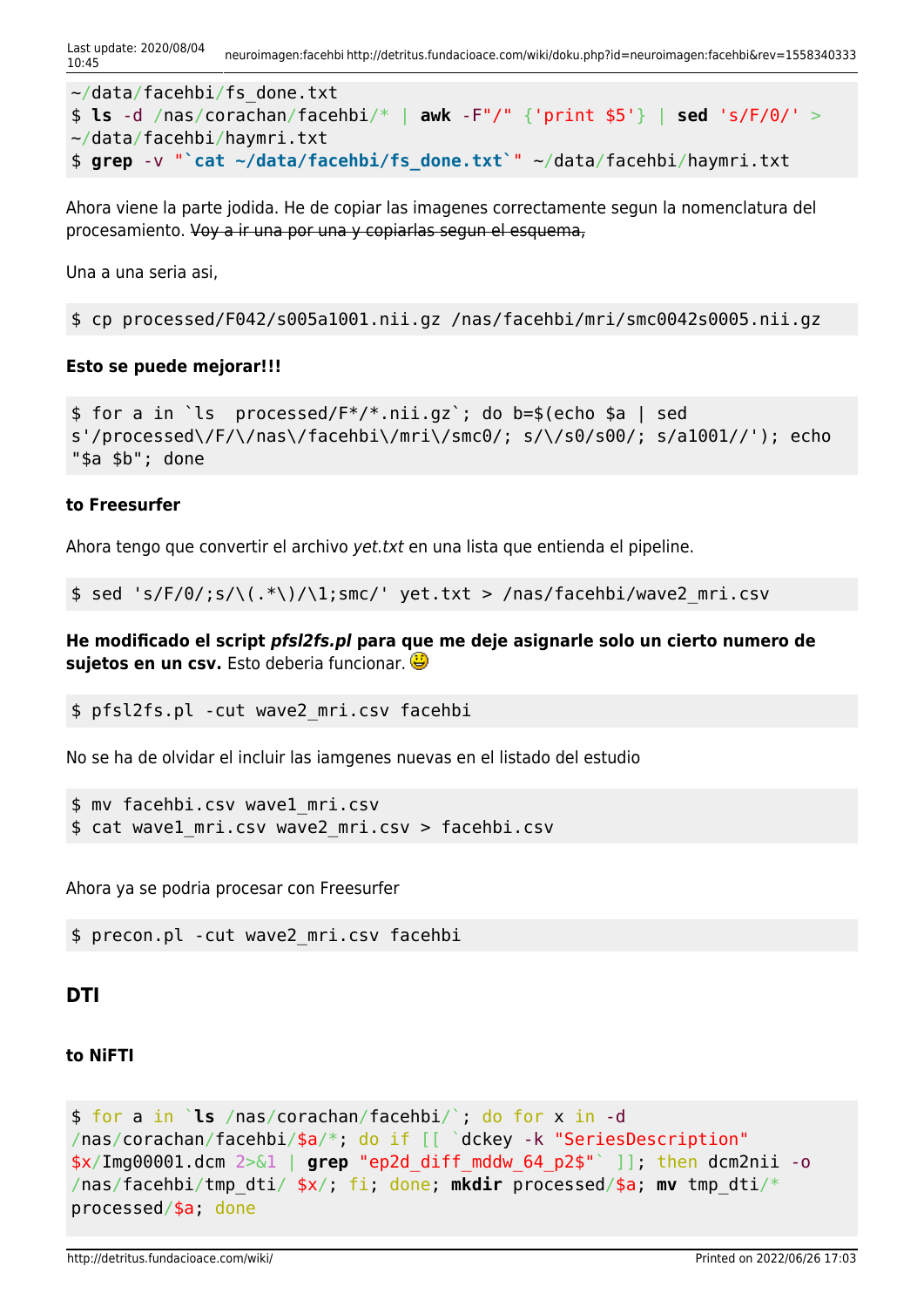```
$ cd /nas/facehbi
$ for x in `find processed/ -name "*.bval"`; do nm=$(echo $x | sed
's/processed\/F\(.*\)\/s\(.*\)a001.bval/smc0\1s0\2/'); cp $x dti/${nm}.bval;
cp ${x%.bval}.bvec dti/${nm}.bvec; cp ${x%.bval}.nii.gz dti/${nm}.nii.gz;
done
```
#### **Procesamiento**

```
$ cat acqparams.txt
0 1 0 0.12192
0 -1 0 0.12192
$ indx=""
$ for ((i=1; i<=143; i+=1)); do indx="$indx 1"; done
$eb; echo $indx > dit; index.txt$ dti_reg.pl -nocorr facehbi
$ dti metrics.pl facehbi
$ dti metrics.pl -al facehbi
$ dti metrics custom.pl -uofm SN facehbi
$ dti metrics custom.pl -uofm SN anterior facehbi
$ dti track.pl -uofm DMN facehbi
$ for x in `ls -d working/smc0*_probtrack_out`; do mv $x `echo $x | sed
's/out/DMN/'<sup>'</sup>; done
$ dti_metrics_alt.pl -path DMN facehbi
```
**FBB**



#### **to NiFTI**

Para ir procesando según vayan llegando las imágenes,

```
$ cp -ru clinic/* raw_images/facehbi/fbb/
$ ls raw_images/facehbi/fbb/ | sed 's/FACEHBI-F\(.*\)B/\1/' >
facehbi/fbb_copied.txt
$ grep -v "`cat facehbi/fbb_done.txt`" facehbi/fbb_copied.txt >
```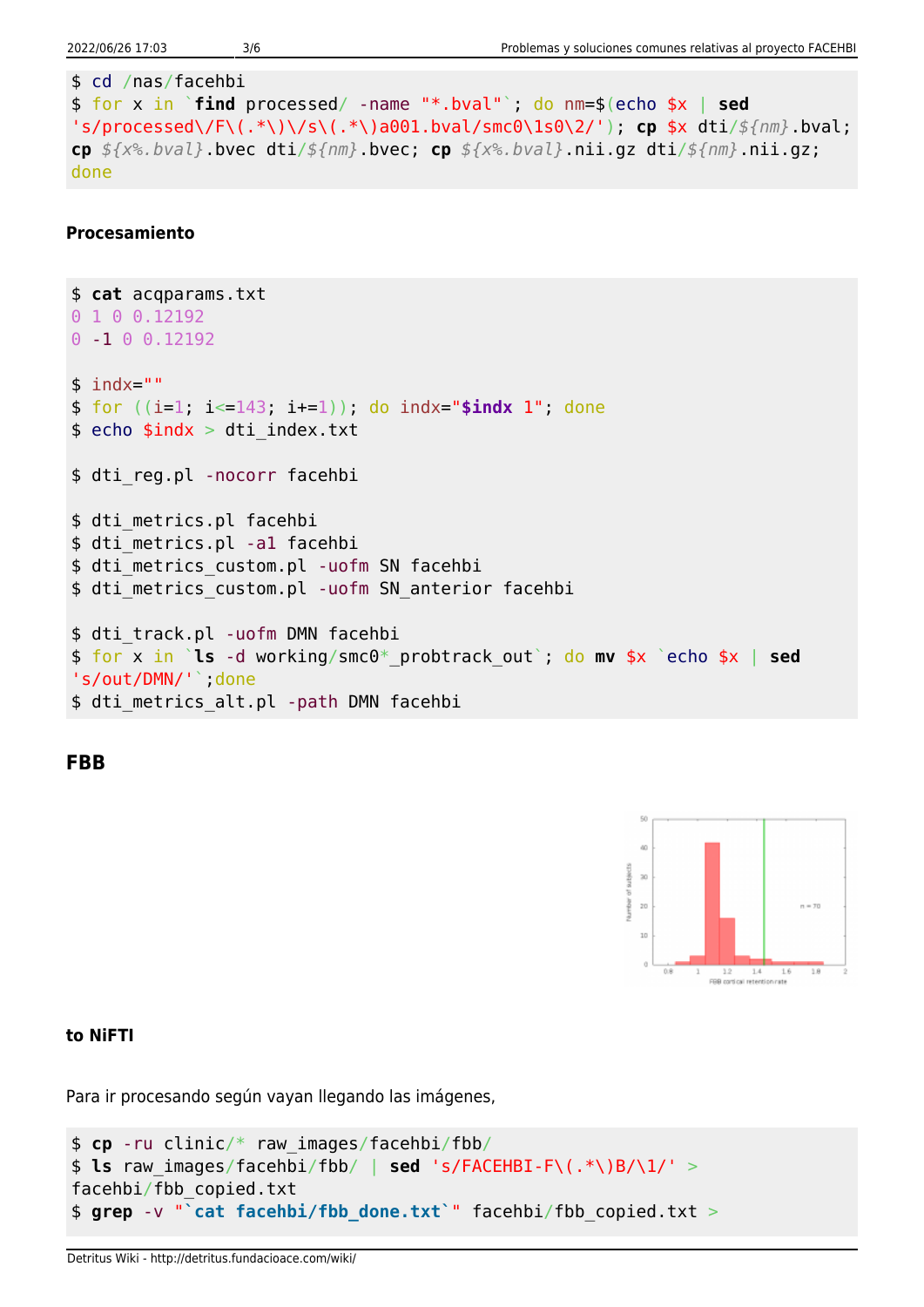| facehbi/fbb wave2.txt                                                             |  |  |  |  |  |  |                                                                                      |
|-----------------------------------------------------------------------------------|--|--|--|--|--|--|--------------------------------------------------------------------------------------|
|                                                                                   |  |  |  |  |  |  | \$ grep -v "'cat facehbi/fbb done.txt'" facehbi/fbb copied.txt   sed                 |
| $\langle s/\langle .*, \rangle /0 \langle 1; smc/ \rangle >facehbi/wave2 fbb.csv$ |  |  |  |  |  |  |                                                                                      |
|                                                                                   |  |  |  |  |  |  | $\frac{1}{2}$ sed 's/\(.*\)/0\1;smc/' facehbi/fbb copied.txt > facehbi/wavel fbb.csv |
|                                                                                   |  |  |  |  |  |  | $\frac{1}{2}$ sed 's/\(.*\)/0\1;smc/' facehbi/fbb copied.txt > facehbi/all fbb.csv   |

Otro ejemplo puede ser, si ya tengo hecho un pedazo, ¿Como saco de las que no he procesado? **Pues así**

```
$ ls /nas/clinic/ | sed 's/FACEHBI.*F\(.*\)B.*/0\1/' | sort | uniq >
hayfbb.txt
$ awk -F";" {'print $1'} facehbi_fbb_fs_suvr.csv > hechos.txt
$ grep -v "`cat hechos.txt`" hayfbb.txt | sed 's/\(.*\)/\1;smc/' > yet.txt
```
## **Problemas de almacenamiento y conversión de las imagenes**

#### **ff** Delete!

Los DICOM llegan en carpetas de hasta 500 imagenes DICOM. Esto quiere decir que hay que copiar previamente todas las imagenes que queremos convertir a una misma carpeta y a partir de ahi es que se convierten.

Si tenemos un archivo txt (yet.txt en el ejemplo) y sabemos cual imagen hay que buscar hacemos,

```
$ for x in `awk -F";" {'print $1'} yet.txt`; do y=/nas/clinic/FACEHBI-
F$(echo \frac{2}{3}sed 's/\frac{0}{1}, '*\)/\1/')B/DICOM/; for od in `find $y -maxdepth 2 -
name "*0000" -o -name "*0001"`; do for okf in `ls $od`; do if [[ `dckey -k
"SeriesDescription" $od/$okf 2>&1 | grep "5min"` ]] ; then cp $od/$okf
/nas/facehbi/tmp_2nifti/; fi; done;ff=$(ls /nas/facehbi/tmp_2nifti/ | head -
n 1); dcm2nii -o /nas/facehbi/tmp/ /nas/facehbi/tmp_2nifti/$ff; done; rm -rf
/nas/facehbi/tmp_2nifti/*; nf=$(ls /nas/facehbi/tmp/*.nii.gz | head -n 1);
fslsplit $nf /nas/facehbi/fbb_ok/smc${x}s; rm -rf /nas/facehbi/tmp/*; done
```
**ff** Delete!

[Esto está mejor aqui](http://detritus.fundacioace.com/wiki/doku.php?id=neuroimagen:fbb)

### **Datos demograficos**

lo que sale del omi es una mierda y hay que convertirlo en algo potable:

```
$ awk -F"," '{printf "%04d, %s, %d, %s, %s\n", $7,$9,$4,$3,$8}'
mierda_demo.csv | sed 's/Varón/1/;s/Mujer/0/;s/,
\([0-9]*\)\/\([0-9]*\)\/\([0-9]*\)/, \3-\2-\1/g' | awk -F"," '{printf "%04d,
%d, %d, %d\n", $1,$2,$3,$5-$4}' > mier_demo.csv
```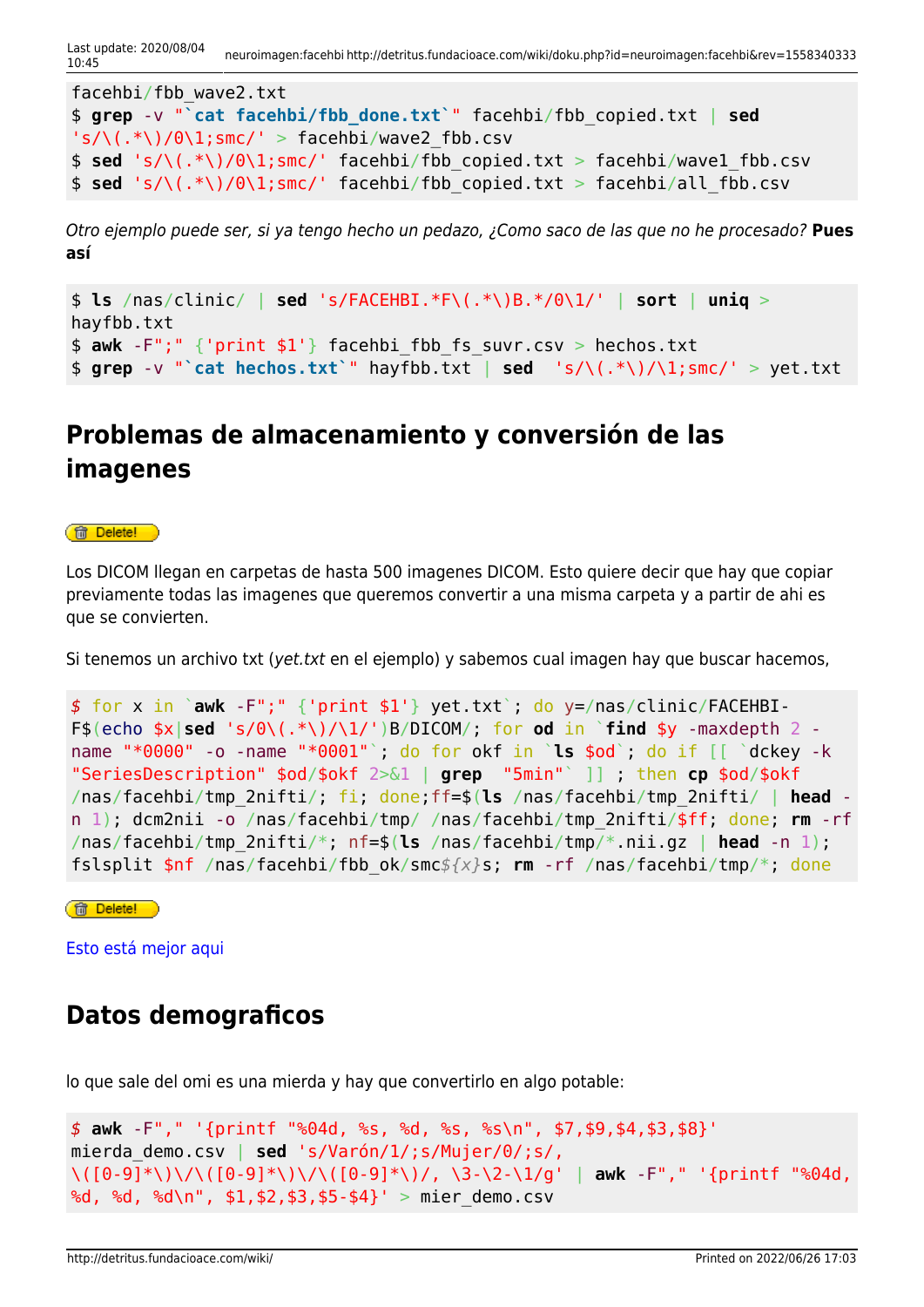y sacamos la edad de la fecha de nacimiento y la del screening

```
#!/usr/bin/env perl
use strict;
use warnings;
use utf8;
use Date::Manip;
use Math::Round;
mvshift;
my $heads;
open IDF, "<$ifile" or die "Couldn't find input file";
while(<IDF>){
     if(/^Subject.*/){
          print "Subject, Gender, Education, Age\n";
 }
    if(my ($nodate, $data1, $data2) = /(\d{4}, \d+, \d{1,2}), (\d+-\d+-\d+),(\dagger\ddot{\theta} + \ddot{\theta} + \ddot{\theta} + \ddot{\theta})my \text{age} = nearest(0.1,Delta Format(DateCalc($date1,$date2),"%hv")/(24*365.2425));
          print "$nodate, $age\n";
     }
}
close IDF;
```
### **Extract image date**

**MRI**

First approach,

```
[osotolongo@detritus facehbi]$ for y in /nas/corachan/facehbi/*; do for x in
${y}/*; do if [[ `dckey -k "SeriesDescription" ${x}/Img00001.dcm 2>&1 | grep
t1 mprage` ]]; then a=$(dckey -k "StudyDate" ${x}/Img00001.dcm 2>&1); fi;
done; echo ${y} ${a};done
/nas/corachan/facehbi/F001 20141205
/nas/corachan/facehbi/F002 20141205
/nas/corachan/facehbi/F003 20141211
/nas/corachan/facehbi/F004 20141212
.......
```
Vamos a ordenarlo un poco,

```
[osotolongo@detritus facehbi]$ for y in /nas/corachan/facehbi/*; do for x in
${y}/*; do if [[ `dckey -k "SeriesDescription" ${x}/Img00001.dcm 2>&1 | grep
t1 mprage` ]]; then a=$(dckey -k "StudyDate" ${x}/Img00001.dcm 2>&1); fi;
done; echo \{(y\} \, \S_{\{a\}}; done | sed 's/.*F/0/; s/ /;/' >
```